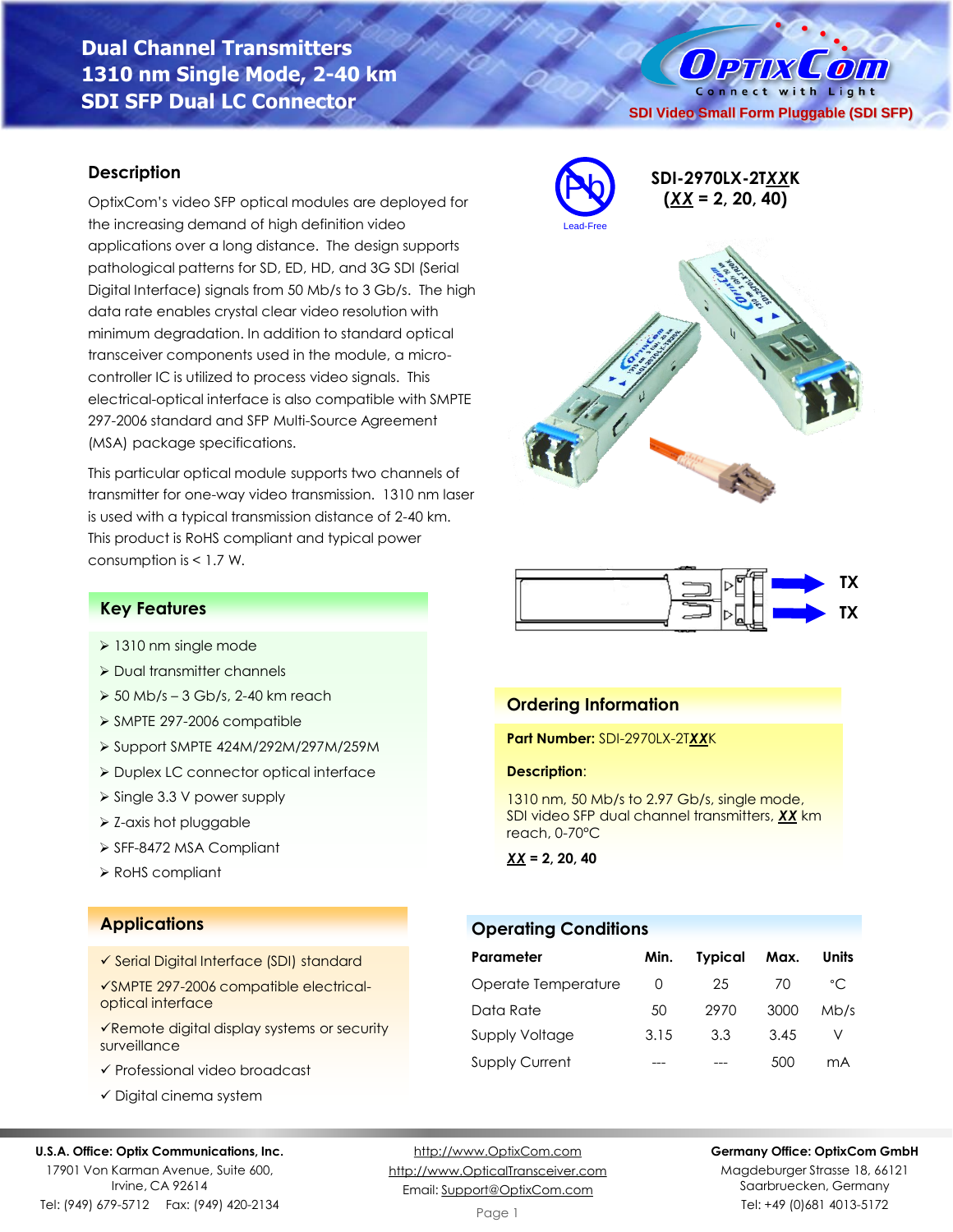

**SDI-2970LX-2T***XX***K**

**COLLECTION** 

**------------------- (***XX* **= 2, 20, 40)**

# **Absolute Maximum Ratings**

| Parameter                                | Symbol | Min.  | Max. | <b>Units</b> |
|------------------------------------------|--------|-------|------|--------------|
| Storage Temperature                      | Tst    | -40   | 85   | °C           |
| Humidity                                 | R.H.   | $---$ | 85   | $\%$         |
| Soldering Temperature (10 sec. on leads) | Tsd    |       | 260  | ∘∼           |

### **Transmitter Electro-Optical Characteristics**

| Parameter                                          |        | Symbol         | Min. | <b>Typical</b> | Max.     | <b>Units</b> |
|----------------------------------------------------|--------|----------------|------|----------------|----------|--------------|
| Differential Input Voltage <sup>1</sup>            |        | $\Delta V$ i   | 0.4  |                | 1.8      | V            |
| Differential Input Impedance <sup>2</sup>          |        | Z              | 90   | 100            | 110      | ohm          |
| Optical Output Power (2 km) <sup>3</sup>           |        | P <sub>O</sub> | $-8$ | $-3$           | $\Omega$ | dBm          |
| Optical Output Power (20 km) <sup>3</sup>          |        | $P_{\rm O}$    | $-6$ | $-2$           | $\Omega$ | dBm          |
| Optical Output Power (40 km) <sup>3</sup>          |        | P <sub>O</sub> | $-2$ | $\Omega$       | $+3$     | dBm          |
| Optical Wavelength                                 |        | $\lambda$      | 1260 | 1310           | 1360     | nm           |
| Spectral Width (-20 dB)                            |        | Δλ             | ---  |                |          | nm           |
| Side Mode Suppression Ratio                        |        | <b>SMSR</b>    | 30   |                | ---      | dB           |
| <b>Extinction Ratio</b>                            |        | ET             | 5    | 8              |          | dB           |
| Rise/Fall Time<br>$(20\% - 80\%)$                  | SD-SDI |                | ---  |                | 1500     |              |
|                                                    | HD-SDI | Tr/Tr          |      |                | 270      | ps           |
|                                                    | 3G-SDI |                |      |                | 135      |              |
| <b>Total Jitter</b><br><b>PRBS &amp; Color Bar</b> | SD-SDI |                |      | 70             | 200      |              |
|                                                    | HD-SDI | Tj             |      | 50             | 135      | ps           |
|                                                    | 3G-SDI |                |      | 70             | 100      |              |
| <b>Total Jitter</b><br>Pathological                | SD-SDI |                |      | 200            | 300      |              |
|                                                    | HD-SDI | Tj             |      | 115            |          | ps           |
|                                                    | 3G-SDI |                |      | 120            |          |              |

Notes:

1. Applied to AC LVPECL I/O coupling. See the design guide for proper termination.

- 2. Single ended will be 50 ohm for each signal line.
- 3. Output of coupling optical power into  $9/125 \mu m$  SMF.

**Class 1 Laser Product Complies with 21 CFR 1040.10 and 1040.11**







**Germany Office: OptixCom GmbH** Magdeburger Strasse 18, 66121 Saarbruecken, Germany Tel: +49 (0)681 4013-5172

**U.S.A. Office: Optix Communications, Inc.** 17901 Von Karman Avenue, Suite 600, Irvine, CA 92614 Tel: (949) 679-5712 Fax: (949) 420-2134

[http://www.OptixCom.com](http://www.optixcom.com/) [http://www.OpticalTransceiver.com](http://www.optoictech.com/) Email: [Support@OptixCom.com](mailto:Support@optoICtech.com)